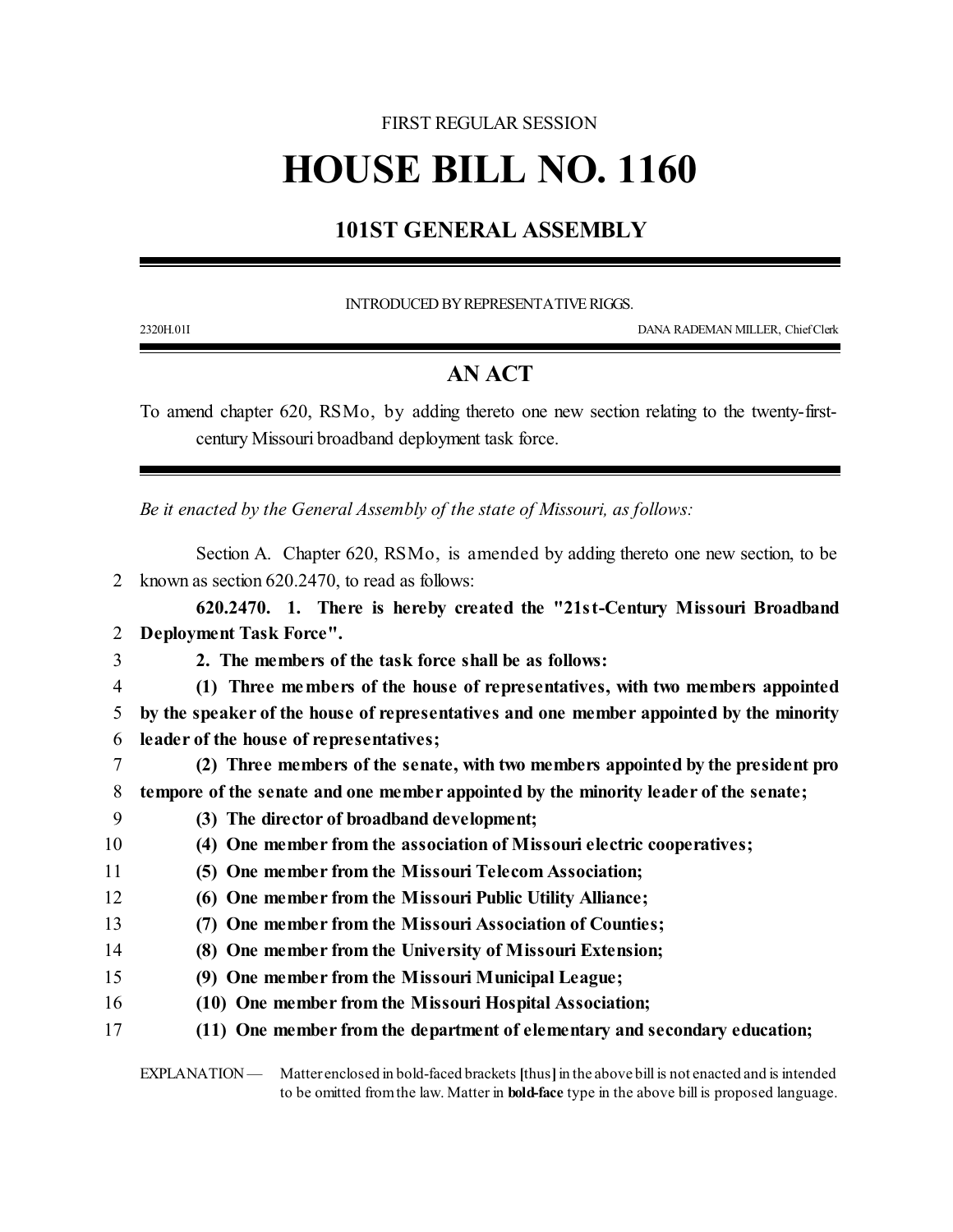HB 1160 2

- **(12) One member from the department of mental health;**
- **(13) One member from the cable industry;**
- 
- **(14) One member from the fixed wireless industry;**
- **(15) One member each from the Missouri Soybean Association, Missouri Pork Producers Association, Missouri Corn Growers Association, Missouri Cattlemen's Association, and an additional statewide agricultural organization; and**
- 
- **(16) One member from the telehealth industry.**

 **3. The speaker ofthe house of representatives shall designate the chair of the task force, andthe president pro tempore of the senate shall designate the vice chair of the task force.**

 **4. Staff offices including, but not limited to, house research, house drafting, senate research, andthe joint committee on legislative research shall provide such legal, research, clerical, technical, and bill drafting se rvices as the task force may require in the performance of its duties.**

 **5. Members of the task force shall serve without compensation, but the members and any staff assigned to the task force shall receive reimbursement for actual and necessary expenses incurred in attending meetings of the task force or any subcommittee thereof. All task force members shall be subject to the same conflict-of-interest provisions in chapter 105 that are enforced by the Missouri ethics commission in the same manne r that elected or appointed officials and employees are subject to such provisions.**

 **6. The task force shall hold its first meeting within two months from the effective date of this section.**

**7. The duties of the task force shall be to:**

**(1) Evaluate the status of broadband deployment in Missouri;**

**(2) Evaluate the deployment process; and**

 **(3) Make recommendations about how to best increase broadband internet deployment across the state to unserved and underserved residents.**

 **8. The task force shall report a summary of its activities and recommendations to the general assembly before September 30, 2022.**

 **9. (1) The task force shall suspend its operations on September 30, 2022. At such time, all members of the task force shall be relieved of their positions on the task force.**

 **(2) The task force shall resume its operations on September 30, 2023, with a new se t of members to be selected according to the provisions of subsection 2 of this section. The new chair and the new vice chair of the task force shall be designated according to the provisions of subsection 3 of this section.**